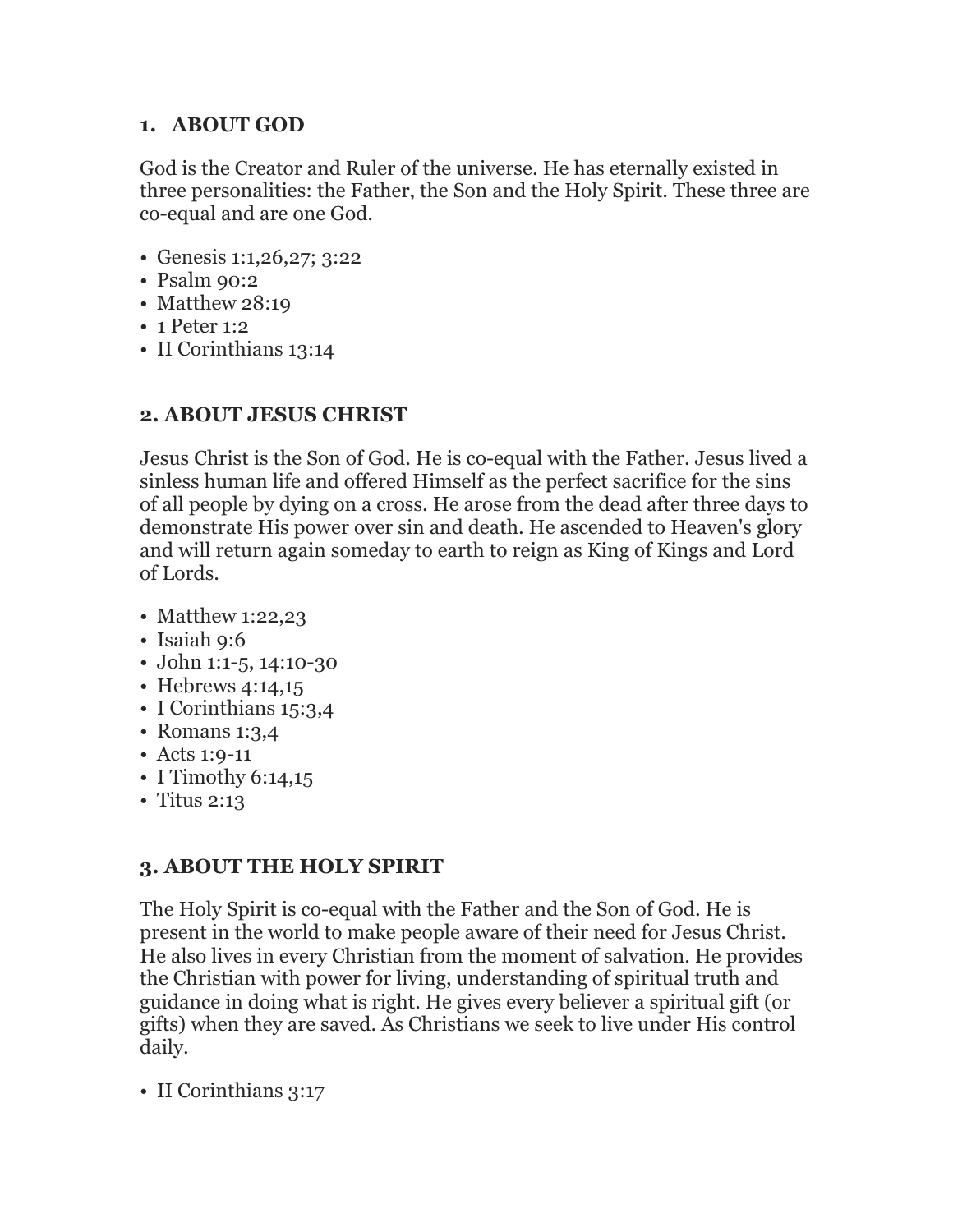- John 16:7-13; 14:16,17
- Acts 1:8
- I Corinthians 2:12, 3:16
- Galatians 5:25
- Ephesians 1:13; 5:18

## **4. ABOUT THE BIBLE**

The Bible is God's Word to us. It was written by human authors, under the supernatural guidance of the Holy Spirit. It is the supreme source of truth for Christian beliefs and living. Because it is inspired by God, it is the truth without any mixture of error.

- 2 Timothy 3:16
- 2 Peter 1:20,21
- 2 Timothy 1:13
- Psalm 119:105,160
- Proverbs 30:5

### **5. ABOUT HUMAN BEINGS**

People are made in the spiritual image of God, to be like Him in character. People are the supreme object of God's creation. Although every person has tremendous potential for good, all of us are marred by an attitude of disobedience toward God called "sin." This attitude separates people from God and causes many problems in life.

- Genesis 1:27
- Psalm 8:3-6
- Isaiah 53:6a; 59:12
- Romans 3:23

#### **6. ABOUT SALVATION**

Salvation is God's free gift to us but we must accept it. We can never make up for our sin by self-improvement or good works. Only by trusting in Jesus Christ as God's offer of forgiveness can anyone be saved from sin's penalty. When we turn from our self-ruled life and turn to Jesus in faith, we are saved. Eternal life begins the moment one receives Jesus Christ into his life by faith.